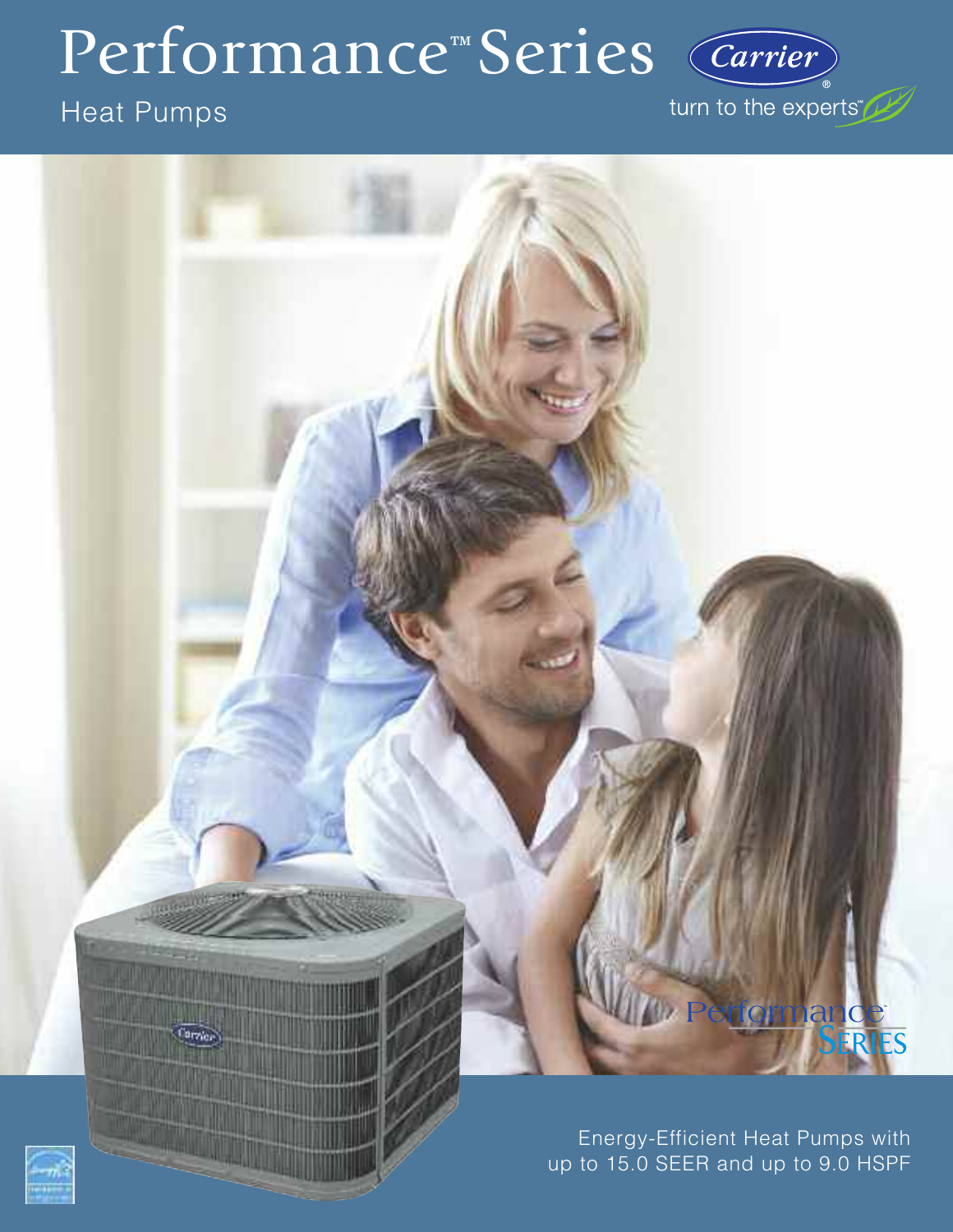#### Innovation and the Environment

Over 100 years ago, a humble but determined engineer solved one of mankind's most elusive challenges by controlling the indoor environment. A



leading engineer of his day, Dr. Willis Carrier would file more than 80 patents over the course of his

comfort career. His genius would enable incredible advancements in health care, manufacturing processes, food preservation, art and historical conservation, indoor comfort and much more.

Carrier's foresight changed the world forever and paved the way for over a century of once-impossible innovations. Yet in addition to being an accomplished inventor, he was also an avid outdoorsman. Carrier recognized the power and beauty of the natural environment. This appreciation of our world and its resources continues to guide Carrier Corporation today. We will never rest on our accomplishments, but instead consistently look for ways to improve our products, our environment and our world.

The Carrier® Performance™ series heat pumps offer proof of this commitment by delivering energy-saving comfort in the environment that matters most – your home.



#### Leaders in **Technology**



#### What Efficiency Means to You

Heat pumps are powered by electricity. You can compare efficiencies of different heat pump models by checking the HSPF (Heating Seasonal Performance Factor) and SEER (Seasonal Energy Efficiency Ratio) ratings, available through your Carrier dealer or manufacturer web sites. Using these ratings is a lot like miles per gallon for your car – the higher the number, the more efficient the product and the greater potential for savings. Actual heat pump performance will vary depending on your home, comfort preferences and more.

The Performance series heat pumps offer efficiencies up to 15.0 SEER and up to 9.0 HSPF to provide the comfort you deserve and energy savings you can appreciate.





As an ENERGY STAR® partner, Carrier Corporation has determined that the Performance series heat pumps meet ENERGY STAR guidelines for energy efficiency.

Proper sizing and installation of equipment is critical to achieve optimal performance. Split system air conditioners and heat pumps must be matched with appropriate coil components to meet ENERGY STAR criteria. Ask your dealer for details or visit www.energystar.gov.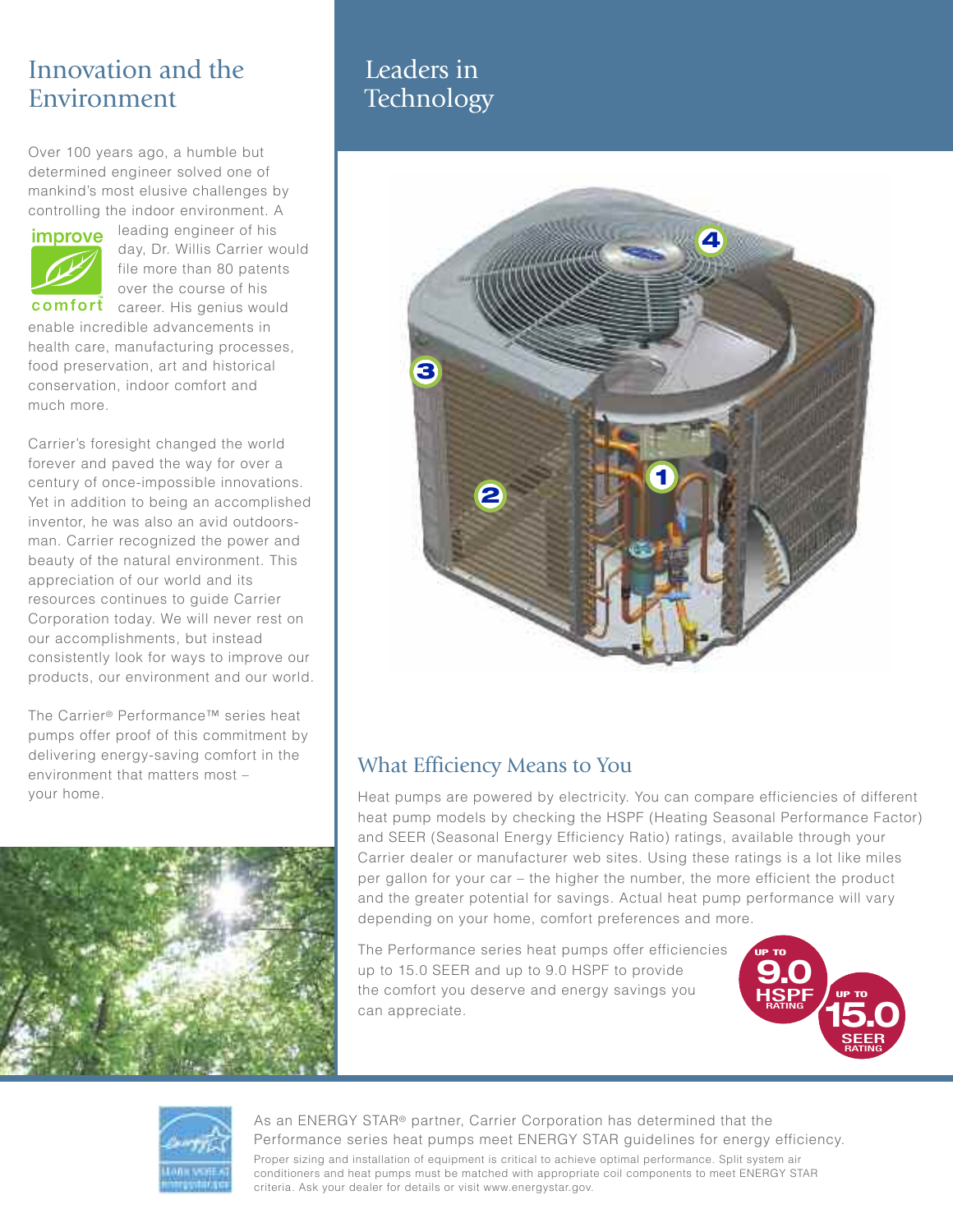

#### **1** Proven Performance **19 August 2018 4** Quiet Operation

The Performance™ series heat pumps with scroll compressor technology deliver both comfort and reliability. The heart of your heat pump system, this compressor runs smoothly to contribute quiet, efficient heating and cooling.



#### Environmentally Sound Refrigerant

Carrier led the industry by incorporating non-ozonedepleting Puron® refrigerant into heat pumps back in 1996. Millions of Puron refrigerant units in operation today exemplify the reliability, durability and enduring quality of these products.



#### Lasting Durability

WeatherArmor™ protection shields the outdoor unit from hail, errant soccer balls, lawn equipment and other hazards. Our combination of a galvanized steel cabinet, louvered steel coil guard and baked-on powder paint provides superior rust protection and keeps your system looking its best for years.



The Performance series heat pumps quietly cool your home with sound levels as low as 68 dBA. The aerodynamic top helps keep sound to a minimum by allowing smooth, efficient airflow through the top of the unit outside your home.



Per standard testing as described by ARI 270-95 in cooling mode. Other sound levels, mentioned for comparison, as published at http://www.noisyplanet.nidcd.nih.gov/SiteCollectionDocuments/Bookmark\_2up.pdf.

#### It's About Your Comfort

The Carrier® Performance series heat pumps represent years of design, development and testing with one goal in mind – making you more comfortable. We have taken the lead in creating new technologies that deliver the comfort and efficiency you deserve while staying ahead of industry trends and global initiatives.

The Carrier HYBRID HEAT® dual fuel system answers concerns about unpredictable utility costs. This system pairs a gas furnace with an electric heat pump and a Carrier compatible thermostat. Your Carrier HYBRID HEAT dual fuel system will automatically switch between electric and gas heating to maximize comfort while optimizing the efficiencies of each fuel source.





#### Limited Warranty

To the original owner, Carrier Performance series heat pumps are covered by a 10-year parts limited warranty upon timely registration. The limited warranty period is five years if not registered within 90 days of installation. Jurisdictions where warranty benefits cannot be conditioned on registration will receive the registered limited warranty period. See warranty certificate at carrier.com for complete details and restrictions. Be sure to ask your Carrier dealer about optional labor warranties.